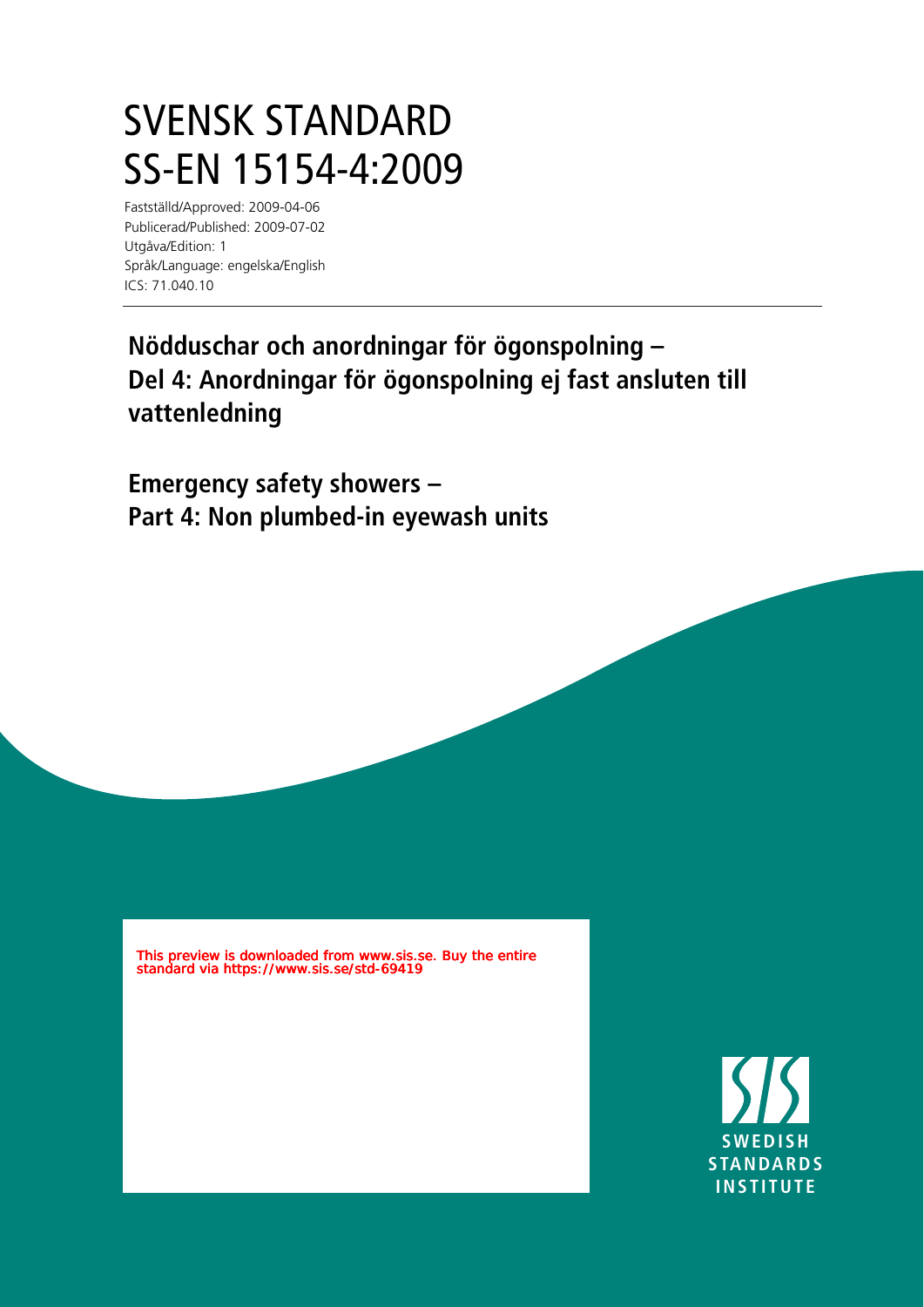## Hitta rätt produkt och ett leveranssätt som passar dig

#### Standarder

Genom att följa gällande standard både effektiviserar och säkrar du ditt arbete. Många standarder ingår dessutom ofta i paket.

#### Tjänster

Abonnemang är tjänsten där vi uppdaterar dig med aktuella standarder när förändringar sker på dem du valt att abonnera på. På så sätt är du säker på att du alltid arbetar efter rätt utgåva.

e-nav är vår online-tjänst som ger dig och dina kollegor tillgång till standarder ni valt att abonnera på dygnet runt. Med e-nav kan samma standard användas av flera personer samtidigt.

#### Leveranssätt

Du väljer hur du vill ha dina standarder levererade. Vi kan erbjuda dig dem på papper och som pdf.

#### Andra produkter

Vi har böcker som underlättar arbetet att följa en standard. Med våra böcker får du ökad förståelse för hur standarder ska följas och vilka fördelar den ger dig i ditt arbete. Vi tar fram många egna publikationer och fungerar även som återförsäljare. Det gör att du hos oss kan hitta över 500 unika titlar. Vi har även tekniska rapporter, specikationer och "workshop agreement". Matriser är en översikt på standarder och handböcker som bör läsas tillsammans. De finns på sis.se och ger dig en bra bild över hur olika produkter hör ihop.

#### Standardiseringsprojekt

Du kan påverka innehållet i framtida standarder genom att delta i någon av SIS ca 400 Tekniska Kommittéer.

# Find the right product and the type of delivery that suits you

#### Standards

By complying with current standards, you can make your work more efficient and ensure reliability. Also, several of the standards are often supplied in packages.

#### Services

Subscription is the service that keeps you up to date with current standards when changes occur in the ones you have chosen to subscribe to. This ensures that you are always working with the right edition.

e-nav is our online service that gives you and your colleagues access to the standards you subscribe to 24 hours a day. With e-nav, the same standards can be used by several people at once.

#### Type of delivery

You choose how you want your standards delivered. We can supply them both on paper and as PDF files.

#### Other products

We have books that facilitate standards compliance. They make it easier to understand how compliance works and how this benefits you in your operation. We produce many publications of our own, and also act as retailers. This means that we have more than 500 unique titles for you to choose from. We also have technical reports, specifications and workshop agreements. Matrices, listed at sis.se, provide an overview of which publications belong together.

#### Standardisation project

You can influence the content of future standards by taking part in one or other of SIS's 400 or so Technical Committees.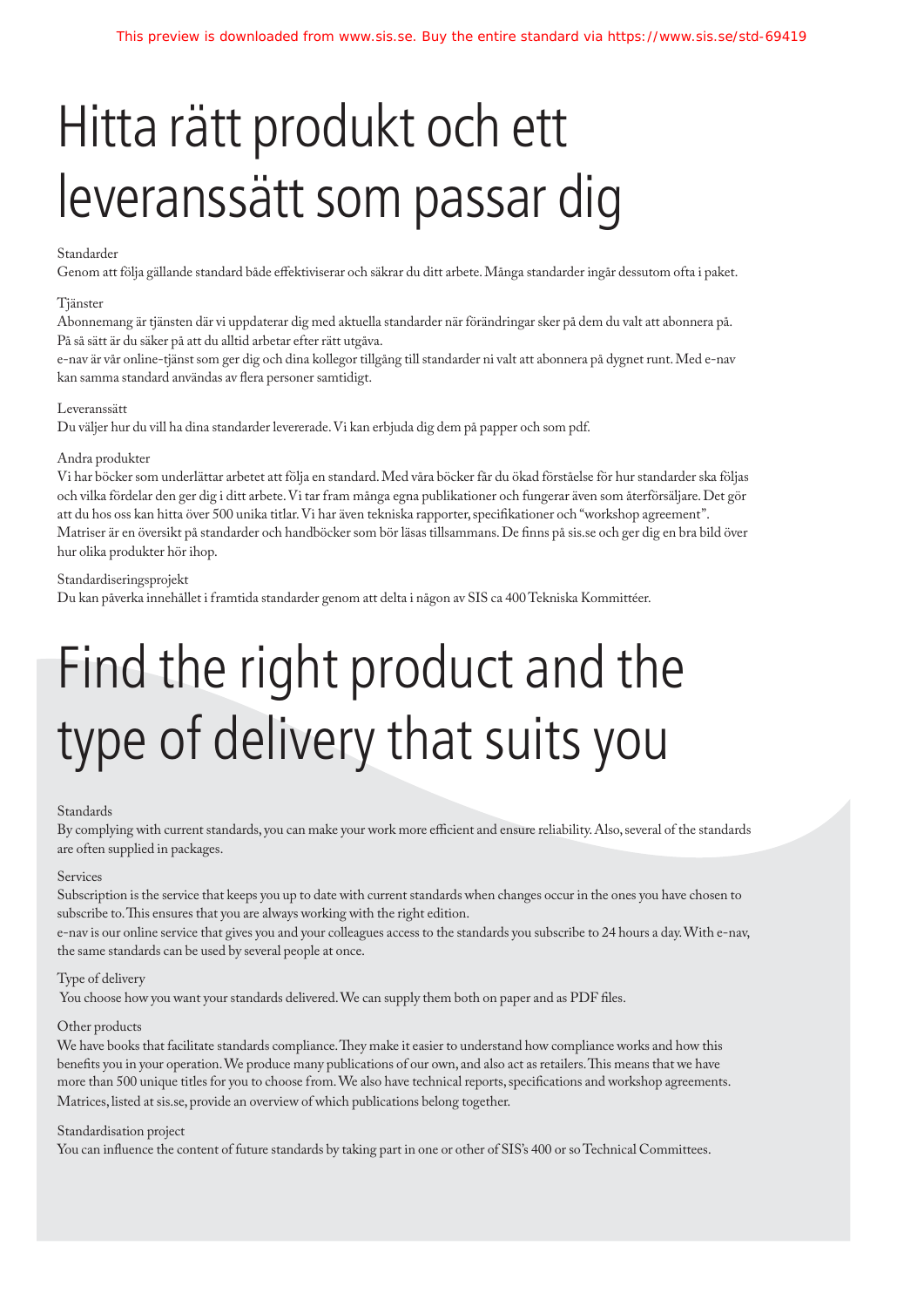Europastandarden EN 15154-4:2009 gäller som svensk standard. Detta dokument innehåller den officiella engelska versionen av EN 15154-4:2009.

The European Standard EN 15154-4:2009 has the status of a Swedish Standard. This document contains the official English version of EN 15154-4:2009.

© Copyright/Upphovsrätten till denna produkt tillhör SIS, Swedish Standards Institute, Stockholm, Sverige. Användningen av denna produkt regleras av slutanvändarlicensen som återfinns i denna produkt, se standardens sista sidor.

© Copyright/Upphovsrätten till denna produkt tillhör SIS, Swedish Standards Institute, Stockholm, Sverige. Användningen<br>av denna produkt regleras av slutanvändarlicensen som återfinns i denna produkt, se standardens sista

Upplysningar om sakinnehållet i standarden lämnas av SIS, Swedish Standards Institute, telefon 08-555 520 00. Standarder kan beställas hos SIS Förlag AB som även lämnar allmänna upplysningar om svensk och utländsk standard.

Information about the content of the standard is available from the Swedish Standards Institute (SIS), tel +46 8 555 520 00. Standards may be ordered from SIS Förlag AB, who can also provide general information about Swedish and foreign standards.

SIS Förlag AB, SE 118 80 Stockholm, Sweden. Tel: +46 8 555 523 10. Fax: +46 8 555 523 11. E-mail: sis.sales@sis.se Internet: www.sis.se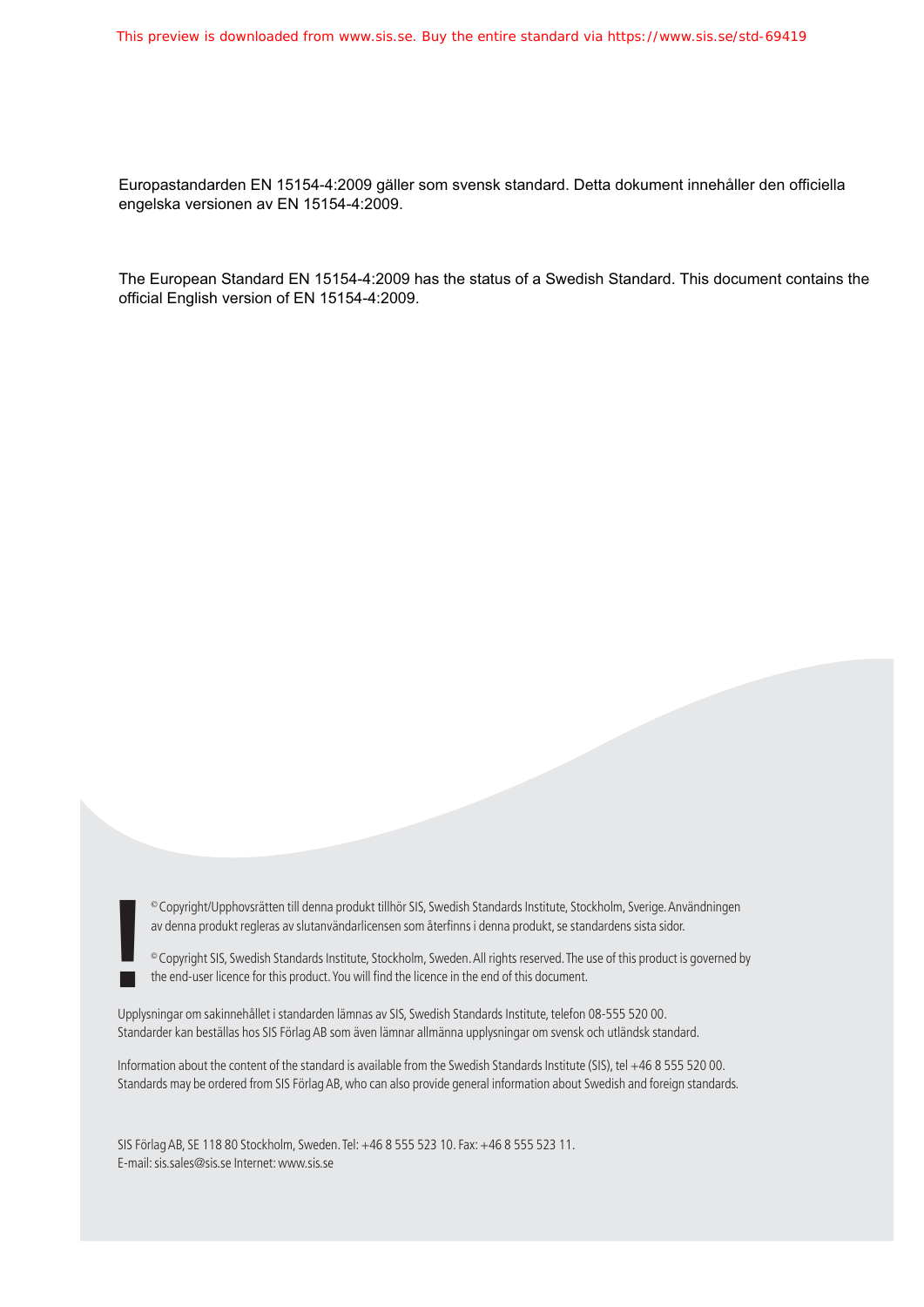This preview is downloaded from www.sis.se. Buy the entire standard via https://www.sis.se/std-69419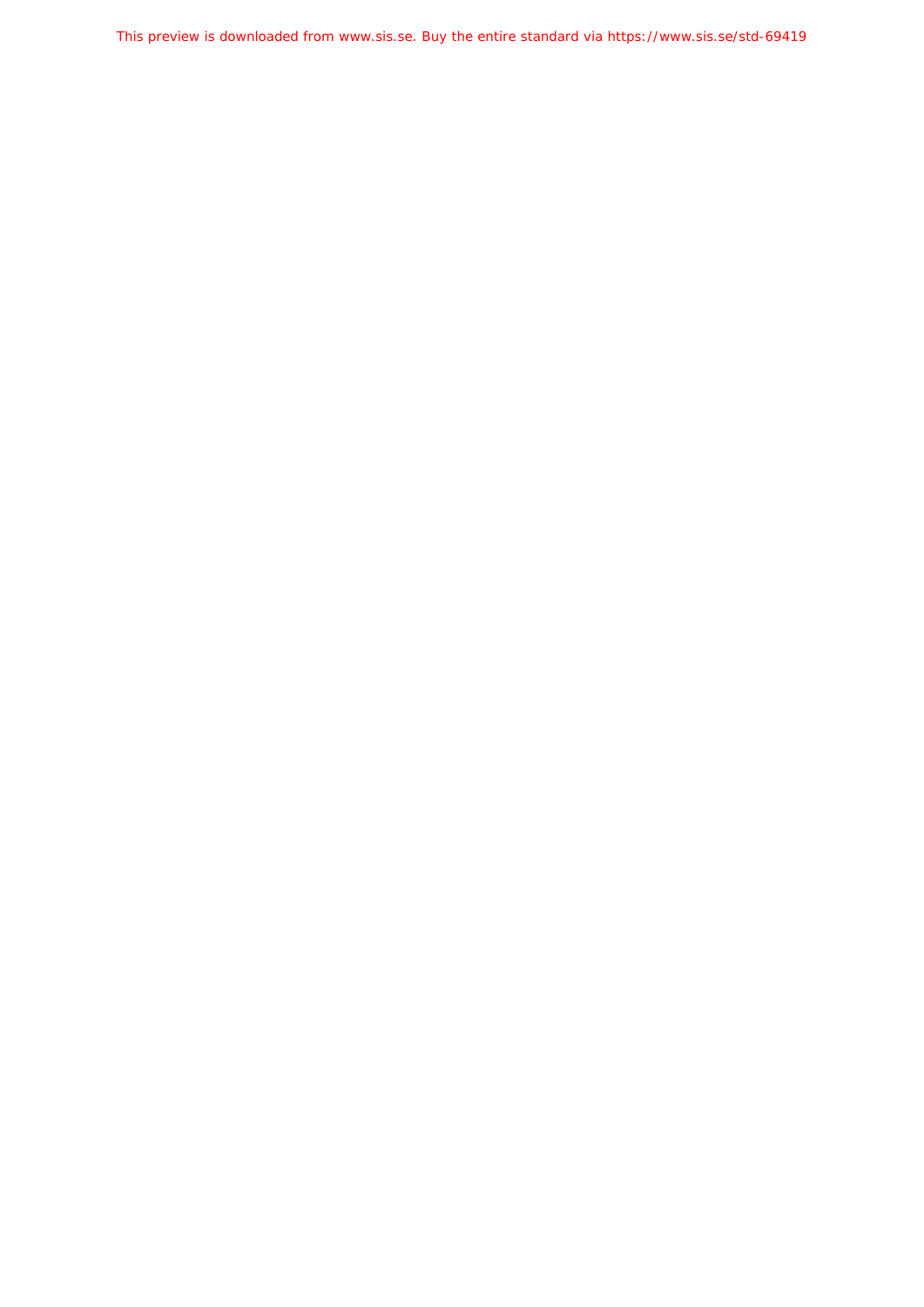## EUROPEAN STANDARD NORME EUROPÉENNE EUROPÄISCHE NORM

**EN 15154-4**

EN 15154-4

ICS 71.040.10

March 2009

#### English Version

#### Emergency safety showers - Part 4: Non plumbed-in eyewash units

Douches de sécurité - Partie 4: Unités de lavage d'yeux non raccordées au réseau d'eau

Sicherheitsnotduschen - Teil 4: Augenduschen ohne Wasseranschluss

This European Standard was approved by CEN on 21 February 2009.

CEN members are bound to comply with the CEN/CENELEC Internal Regulations which stipulate the conditions for giving this European Standard the status of a national standard without any alteration. Up-to-date lists and bibliographical references concerning such national standards may be obtained on application to the CEN Management Centre or to any CEN member.

This European Standard exists in three official versions (English, French, German). A version in any other language made by translation under the responsibility of a CEN member into its own language and notified to the CEN Management Centre has the same status as the official versions.

CEN members are the national standards bodies of Austria, Belgium, Bulgaria, Cyprus, Czech Republic, Denmark, Estonia, Finland, France, Germany, Greece, Hungary, Iceland, Ireland, Italy, Latvia, Lithuania, Luxembourg, Malta, Netherlands, Norway, Poland, Portugal, Romania, Slovakia, Slovenia, Spain, Sweden, Switzerland and United Kingdom.



EUROPEAN COMMITTEE FOR STANDARDIZATION COMITÉ EUROPÉEN DE NORMALISATION EUROPÄISCHES KOMITEE FÜR NORMUNG

**Management Centre: Avenue Marnix 17, B-1000 Brussels**

© 2009 CEN All rights of exploitation in any form and by any means reserved worldwide for CEN national Members.

Ref. No. EN 15154-4:2009: E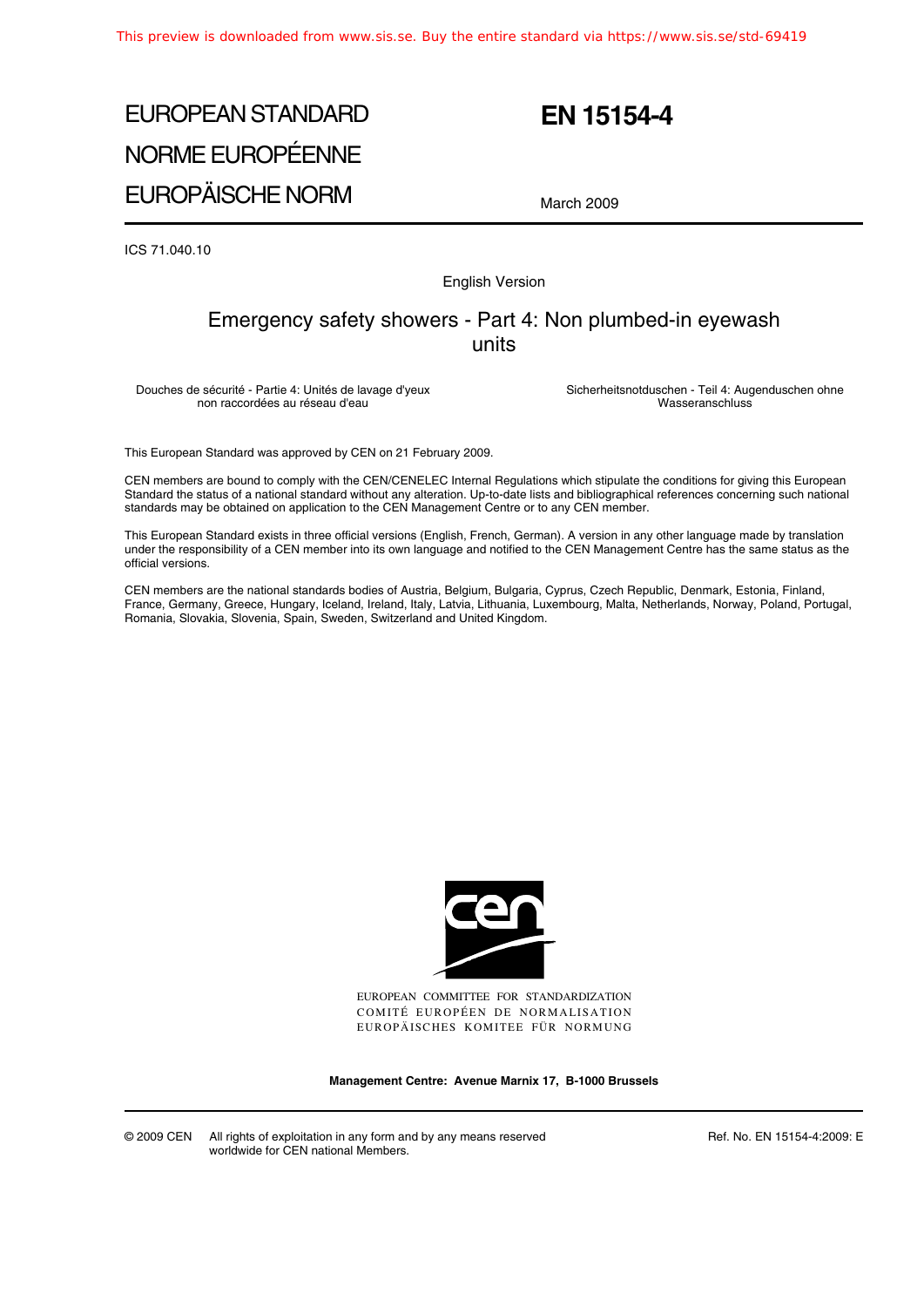SS-EN 15150 12009 (E) SS-EN 15150 12009 (E)

### **Contents**

| 1                       |  |  |  |
|-------------------------|--|--|--|
| $\overline{2}$          |  |  |  |
| 3                       |  |  |  |
| $\overline{\mathbf{4}}$ |  |  |  |
| 4.1                     |  |  |  |
| 4.2                     |  |  |  |
| 4.3                     |  |  |  |
| 4.4                     |  |  |  |
| 5                       |  |  |  |
| 5.1                     |  |  |  |
| 5.2                     |  |  |  |
| 5.3                     |  |  |  |
| 5.4                     |  |  |  |
| $6\overline{6}$         |  |  |  |
| 6.1                     |  |  |  |
| 6.2                     |  |  |  |
|                         |  |  |  |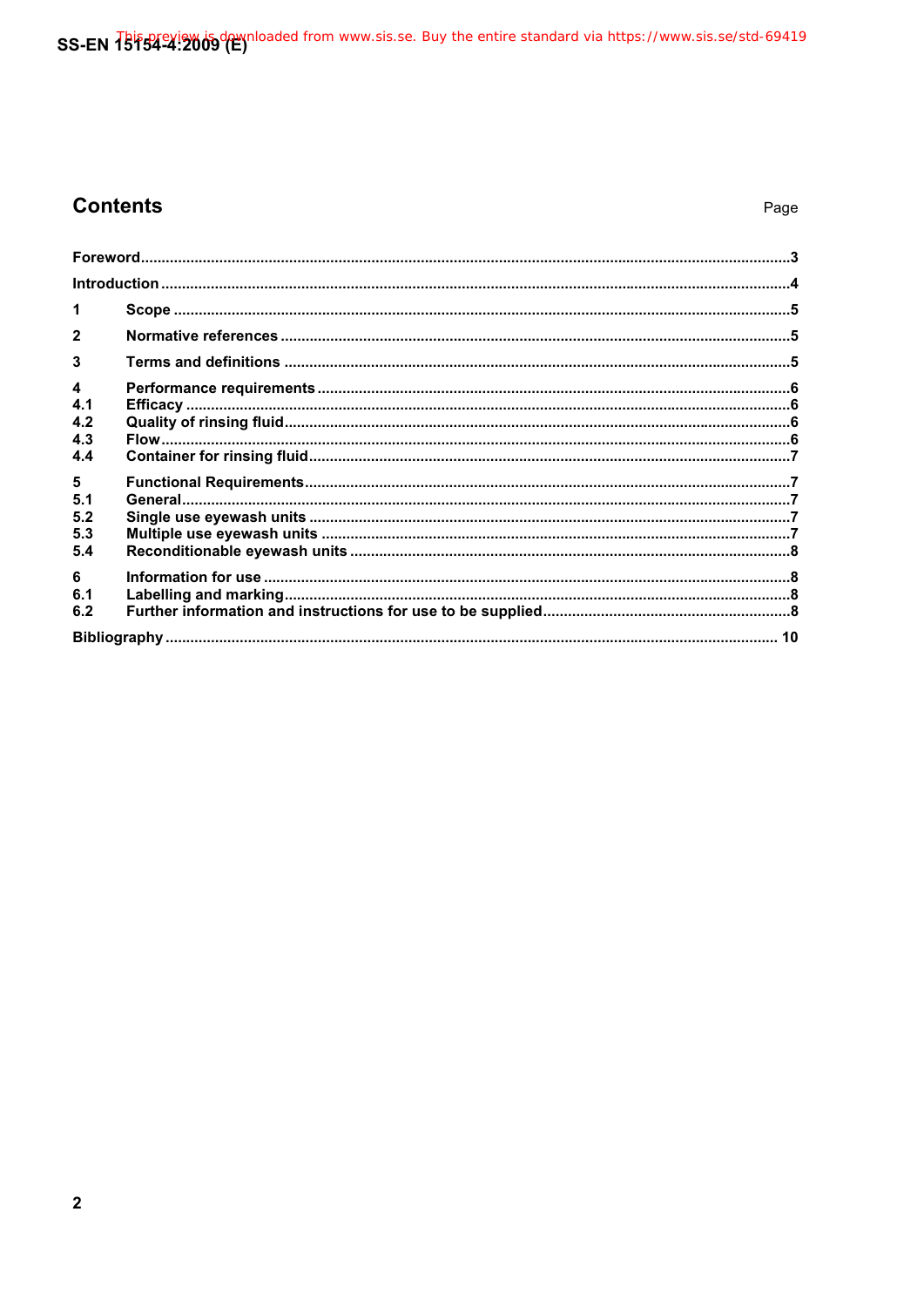**EN 15154-4:2009 (E)** 

#### **Foreword**

This document (EN 15154-4:2009) has been prepared by Technical Committee CEN/TC 332 "Laboratory equipment", the secretariat of which is held by DIN.

This European Standard shall be given the status of a national standard, either by publication of an identical text or by endorsement, at the latest by September 2009, and conflicting national standards shall be withdrawn at the latest by September 2009.

Attention is drawn to the possibility that some of the elements of this document may be the subject of patent rights. CEN [and/or CENELEC] shall not be held responsible for identifying any or all such patent rights.

EN 15154 consists of the following parts, under the general title *Emergency safety showers*

- Part 1: Plumbed-in body showers for laboratories
- Part 2: Plumbed-in eye wash units
- Part 3: Non plumbed-in body showers
- Part 4: Non plumbed-in eyewash units
- Part 5: Plumbed-in body showers for production facilities (in planning)

According to the CEN/CENELEC Internal Regulations, the national standards organizations of the following countries are bound to implement this European Standard: Austria, Belgium, Bulgaria, Cyprus, Czech Republic, Denmark, Estonia, Finland, France, Germany, Greece, Hungary, Iceland, Ireland, Italy, Latvia, Lithuania, Luxembourg, Malta, Netherlands, Norway, Poland, Portugal, Romania, Slovakia, Slovenia, Spain, Sweden, Switzerland and the United Kingdom.